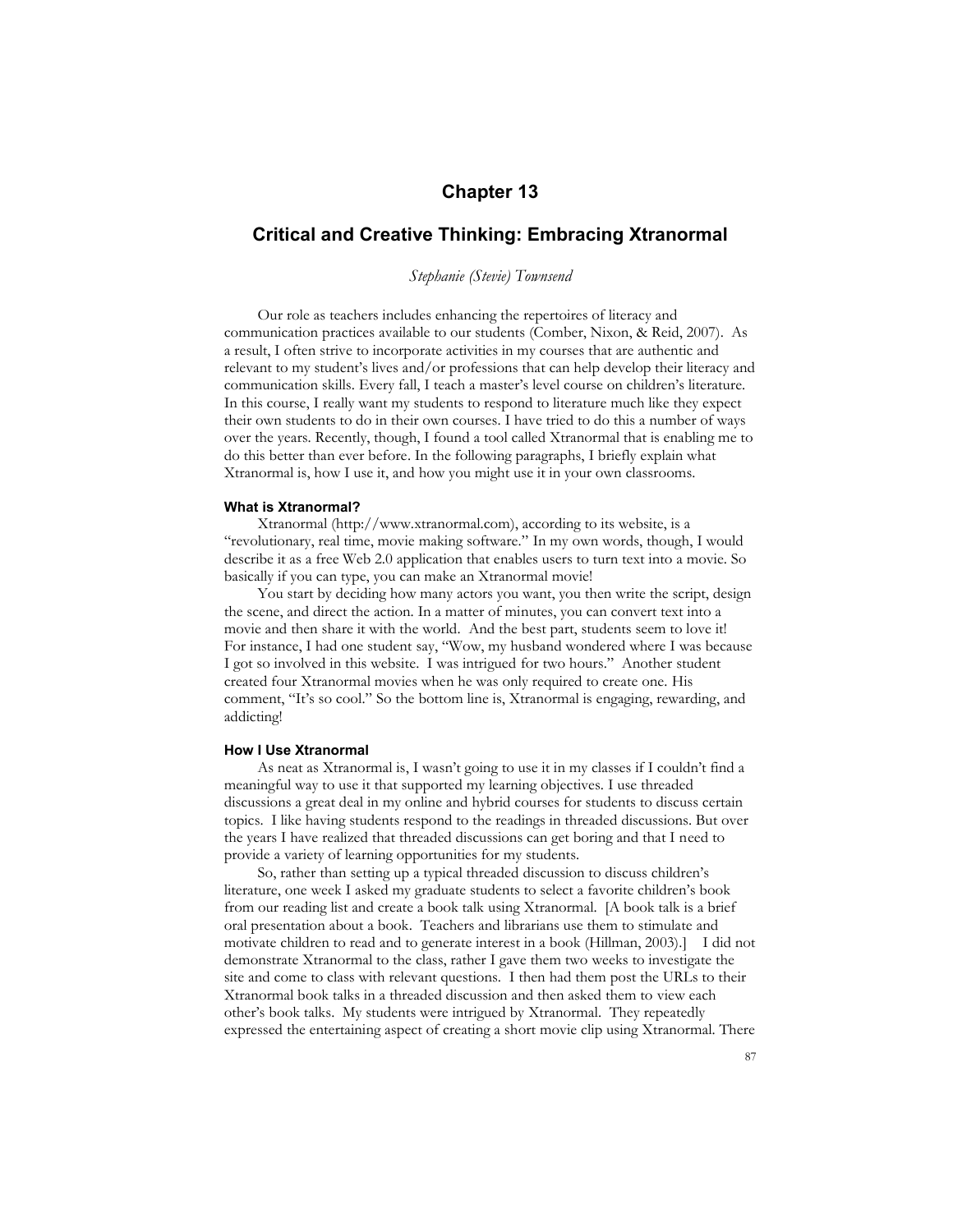are several of my favorite Xtranormal clips from the children's literature class in Table 1.



#### **Other Instructional Uses of Xtranormal**

Based on my experience and students reactions to Xtranormal, I have considered additional instructional uses of Xtranormal. Since this is a new medium for me, I am just beginning to learn how this site might be used effectively for instructional purposes.